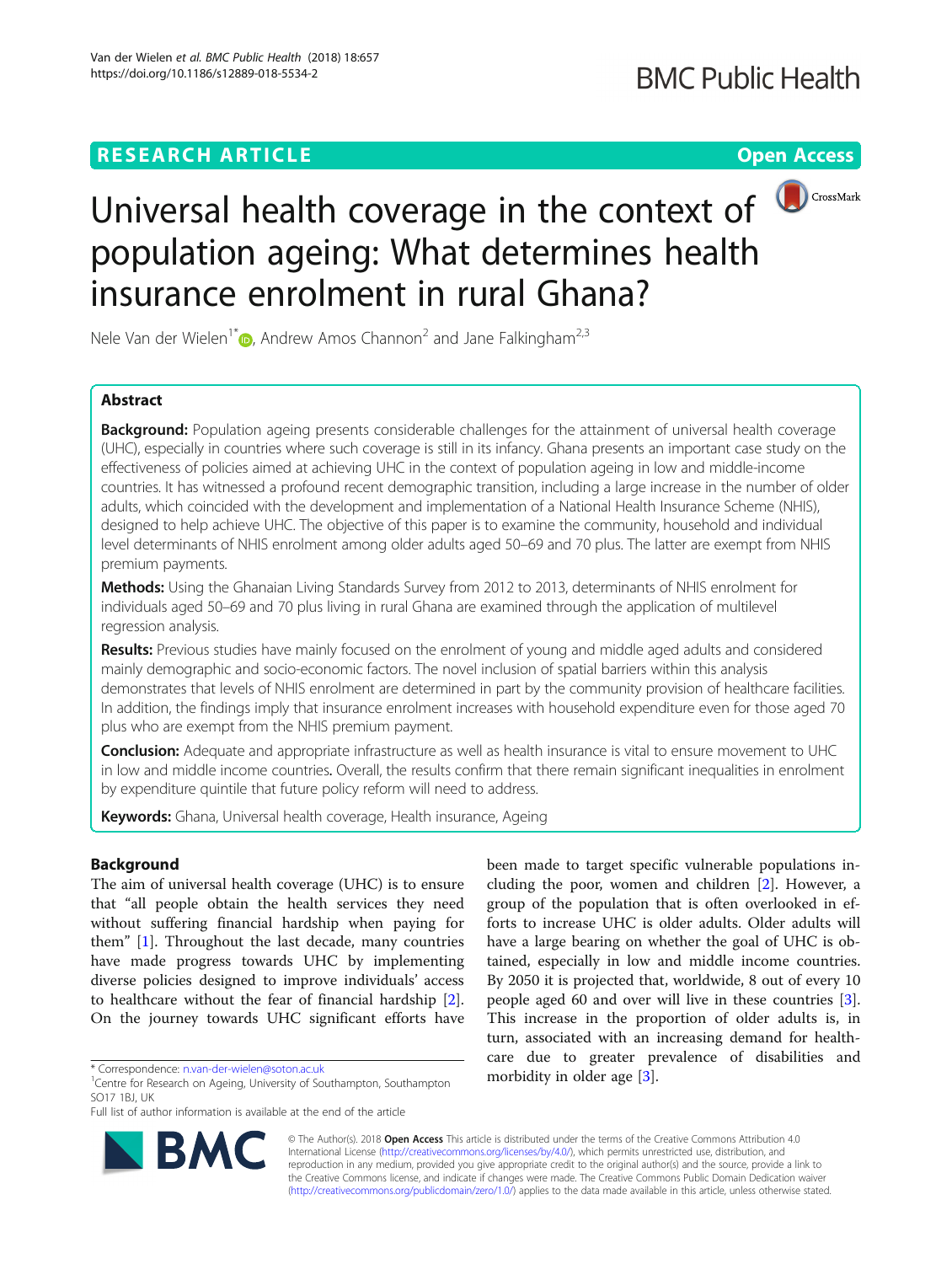In countries without social security systems, it is often left to the individual and their wider household to finance healthcare spending [[4\]](#page-11-0), potentially leading to catastrophic expenditures in times of unforeseen serious illness. Universal health insurance can therefore be viewed as an important component of financial protection as it aims to make healthcare affordable and accessible to all citizens. Pooled funding through health insurance can be seen as a redistribution of income, resulting in better access to services among the poorest groups through equalising the ability to pay for services. However, payments for health insurance may be problematic for older adults especially within sub-Saharan Africa, as less than one in five benefit from social security and receive a pension, while many older adults are left without a regular income [[5](#page-11-0)]. Thus it is important to examine health insurance coverage as an approach to achieving UHC for this group of the population.

Ghana presents a timely opportunity for a crucial case study as it is estimated that by 2030 Ghana will have the highest percentage of its population aged 60 and over among all low and lower middle income countries in sub-Saharan Africa [\[6](#page-11-0)]. Furthermore, in 2005 Ghana implemented a national health insurance scheme (NHIS) aimed at achieving UHC. This paper aims to assess the reach of the Ghanaian NHIS policy to extend UHC to older adults in terms of insurance enrolment.

Previous studies that examine NHIS enrolment mainly focus on young and middle aged adults [[7\]](#page-11-0), or analyse all adults without differentiating older adults from their younger counterparts [\[8,](#page-11-0) [9\]](#page-11-0). This paper argues that it is important to consider older adults separately due to their differences in demographic and socio-economic characteristics, as well as relating to their health and disability status. Older adults suffer from higher levels of morbidity [\[10\]](#page-11-0). The 2010 Ghanaian Census showed that a significantly higher percentage of older adults aged 50 plus suffer from at least one disability compared to adults aged 18–49 years. Ghanaian older adults are found to be lower educated than younger adults and are predominantly living in rural areas while younger adults have tended to move into urban areas [[11](#page-11-0)]. These differences in user characteristics can influence the uptake of health insurance significantly. Older adults will be relying on the NHIS in greater proportions than younger age groups, so their relationships with enrolment is crucial.

Reviewing the literature uncovers a substantial lack of studies which examine the correlates of insurance coverage among older adults living in rural Ghana. This paper aims to address this gap. The focus of the paper is on rural dwellers as this group is particularly poorly served by the Ghanaian health system [\[12](#page-11-0)]. Using the Ghanaian Living Standards Survey (GLSS) from 2012 to 2013, the paper examines the determinants of NHIS enrolment for 1) individuals aged 50–69 and 2) for individuals over the age of 70 and over living in rural Ghana. Individuals aged 70 plus are exempt from the NHIS premium payment and therefore the paper argues that those older adults have to be treated separately when understanding the motivations to enrol in the NHIS. Three-level multilevel models examine the importance of individual, household and community level characteristics on influencing NHIS enrolment.

There is good reason to expect that both household and community characteristics affect NHIS enrolment. Previous research has highlighted that local facility conditions, such as stocks of medication, quality of care and waiting times, are a barrier to healthcare usage and NHIS enrolment [\[13,](#page-11-0) [14\]](#page-11-0). Moreover, if healthcare services are not available or physically accessible, health insurance affiliation becomes devoid of value for the individual as any desired care cannot be attained. The majority of older people in Ghana live in rural areas [[11](#page-11-0)] where physical accessibility of healthcare services is particularly poor [[15](#page-11-0)]. In addition, previous research found that although NHIS enrolment is at an individual level, household level characteristics influence NHIS uptake [[16,](#page-11-0) [17\]](#page-11-0). The household environment is expected to inform the decision as to whether to join the NHIS, with social interactions expected to mediate information about the NHIS. One household member's positive or negative experience with the NHIS can influence the decision of another member to be part of the scheme.

#### The Ghanaian National Health Insurance Scheme

The NHIS is an ambitious model that aims to protect every citizen against financial hardship if they decide to seek basic healthcare. Although it is mandatory to be part of an insurance scheme, in practice enrolment in the NHIS is seen as voluntary [[18](#page-11-0)]. No penalties apply for not being a member of any insurance scheme and individuals, apart from those working in the formal labour sector, are not enrolled by default.

In order to become a member of the NHIS, individuals first need to register at the local district office and pay a registration fee, followed by a premium. The registration fee (around GH¢ 4; varies by district) is paid by everyone, irrespective of age [\[16\]](#page-11-0). The NHIS premium is based proportionally on people's income with the poorest<sup>1</sup> and individuals aged 70 plus being exempt from any premium fees. The official minimum payment amounts to GH¢7.20 per annum and the upper limit is not allowed to exceed GH $\alpha$ 48.00 (\$1.60 to \$10.64)<sup>2</sup> [[19](#page-12-0)]. However, in reality this scaled to income fee is only applied for people working in the formal sector. Those working in the informal sector pay flat rates of GH¢ 7.20 per annum [\[20](#page-12-0)].

The NHIS package includes outpatient services, inpatient services, oral health, eye care, maternity care and emergencies. However, the system is not responsive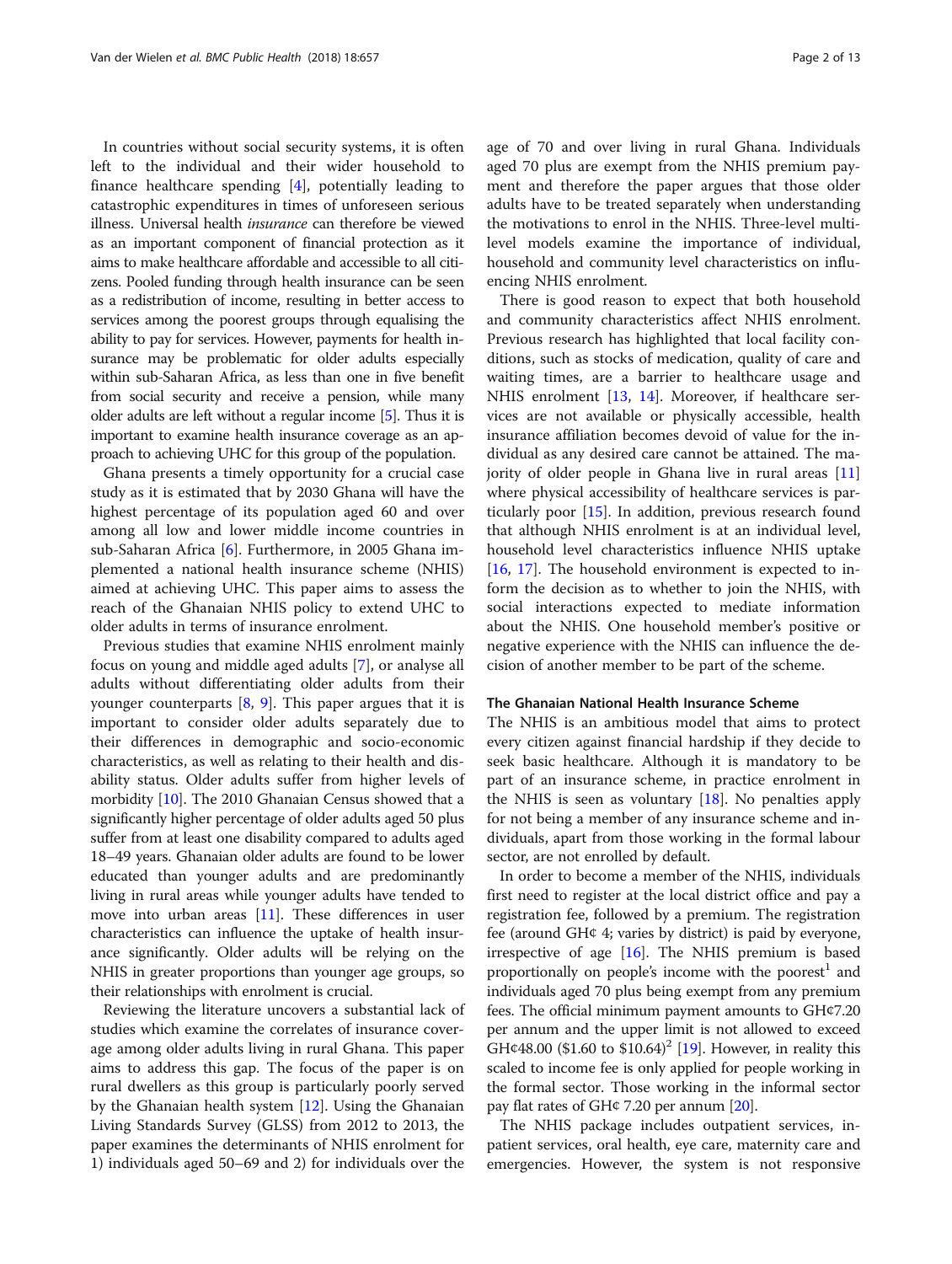enough to the needs of older adults. Care within the home, hearing aids, cancer treatment (with the exception of cervical and breast cancer treatment) and dentures are excluded from the NHIS benefit package. Moreover, as stated above, in order to become a member of the NHIS individuals first need to register at their local district office. This requirement discriminates against older adults, as travel to the local district scheme office may be problematic for some due to mobility or transport issues (especially in rural areas).

# Methods

### Data

The data for the analysis was taken from the Ghanaian Living Standards Survey (GLSS) round 6 (2012–2013) – a national representative survey which included information on the living conditions and well-being of Ghanaian households. This survey sampled 18,000 households within 1200 Enumeration Areas (EA), with 16,772 households being interviewed; a 93% response rate [\[21](#page-12-0)]. The survey covered all household members and its aim was to collect detailed information on demographic characteristics, education, health and employment of household members. The supplementary GLSS Community Module was administered to rural communities which are clustered in the rural enumeration areas selected for the GLSS main survey, with the aim to collect additional community level characteristics. The categorisation of areas into 'urban' and 'rural' was based on census classifications. Localities with less than 5000 residents were categorised as rural [\[22](#page-12-0)]. The Community Module collected important information on the availability of healthcare facilities within the community, which are of particular interest for this paper. The community questionnaire was administered to chiefs and elders as well as opinion leaders. More detailed information can be found in the Community Facilities Report [\[23](#page-12-0)].

#### Definition of variables

The GLSS survey respondents were asked whether they are registered under a health insurance scheme, followed by a question whether they currently hold a valid NHIS insurance card and are therefore enrolled. NHIS enrolment is reviewed annually and only when having a valid insurance card are individuals entitled to free NHIS services. The analysis in this paper therefore distinguishes between being currently enrolled (having a valid NHIS card and therefore entitled to free NHIS healthcare) and not currently enrolled (not having a valid NHIS card).

This paper focuses on older adults aged 50 plus. In contrast to studies defining older adults as those over 65 years [[24\]](#page-12-0), it is argued that in this study context the chronological definition of 65 is not appropriate. In an African context a chronological age of 50 or 55 serves as a more appropriate cut-off point when defining an older adult. In Ghana life expectancy at birth is 62 years, while healthy life expectancy at birth is 54 years [[25\]](#page-12-0). Further, the population aged 50 plus is under-represented in surveys carried out in many low and middle income countries, with health surveys commonly focusing on adults up to 49 years  $[26]$  $[26]$ .

At age 70 all individuals are exempt from the premium (although the registration fee still needs to be paid). Individuals aged under 70 still have to pay the premium. To account for these differences by age the anaysis in this paper looks at older adults aged 50–69 and 70 plus separately. To control for spatial characteristics the provision of a healthcare clinic or hospital in the community was included. It is expected that only when healthcare services are both available and accessible that health insurance uptake can be improved. In Ghana, previous research showed that long distances as well as increasing travel time to healthcare facilities reduces healthcare utilisation and NHIS enrolment [[9,](#page-11-0) [27\]](#page-12-0). Older adults are disadvantaged in their access to healthcare as they predominately live in rural areas where the provision of healthcare services is limited. Large distances to healthcare facilities can be a barrier for less mobile older adults to access services. The existence of a motorable road that passes through the community was included to control for transportation barriers. UNICEF [[4\]](#page-11-0) examined the physical accessibility of services in Ghana, Bangladesh, Vietnam and Rwanda and found that "in many cases, even when transport was available, difficult terrain and the lack of roads, particularly in rural areas, prohibited access" (p.27). In the GLSS the existence of a motorable road or healthcare facility in the community was reported by the community chiefs in the community questionnaire.

Based on previous findings (e.g. [[7,](#page-11-0) [8\]](#page-11-0)) living standards have the strongest effect on health insurance enrolment. In this study this was measured through household expenditure. The GLSS provided a household expenditure index collapsed into quintiles. In order to capture expenditure accurately the GLSS used expenditure diaries where survey participants recorded their expenditure over a set period of time. Expenditure was based on the average expenditure on food, beverages, tobacco, expenditure on non-food items (including transportation) and expenditure on housing. All expenditure data were converted to daily measures, which were then summed. To account for differences in regional prices, household expenditure was adjusted to the regional costs of living in the year 2012. More detailed information can be found in the GLSS Poverty Profile report [[28\]](#page-12-0).

The employment status of the household head, internet access and household size were included in the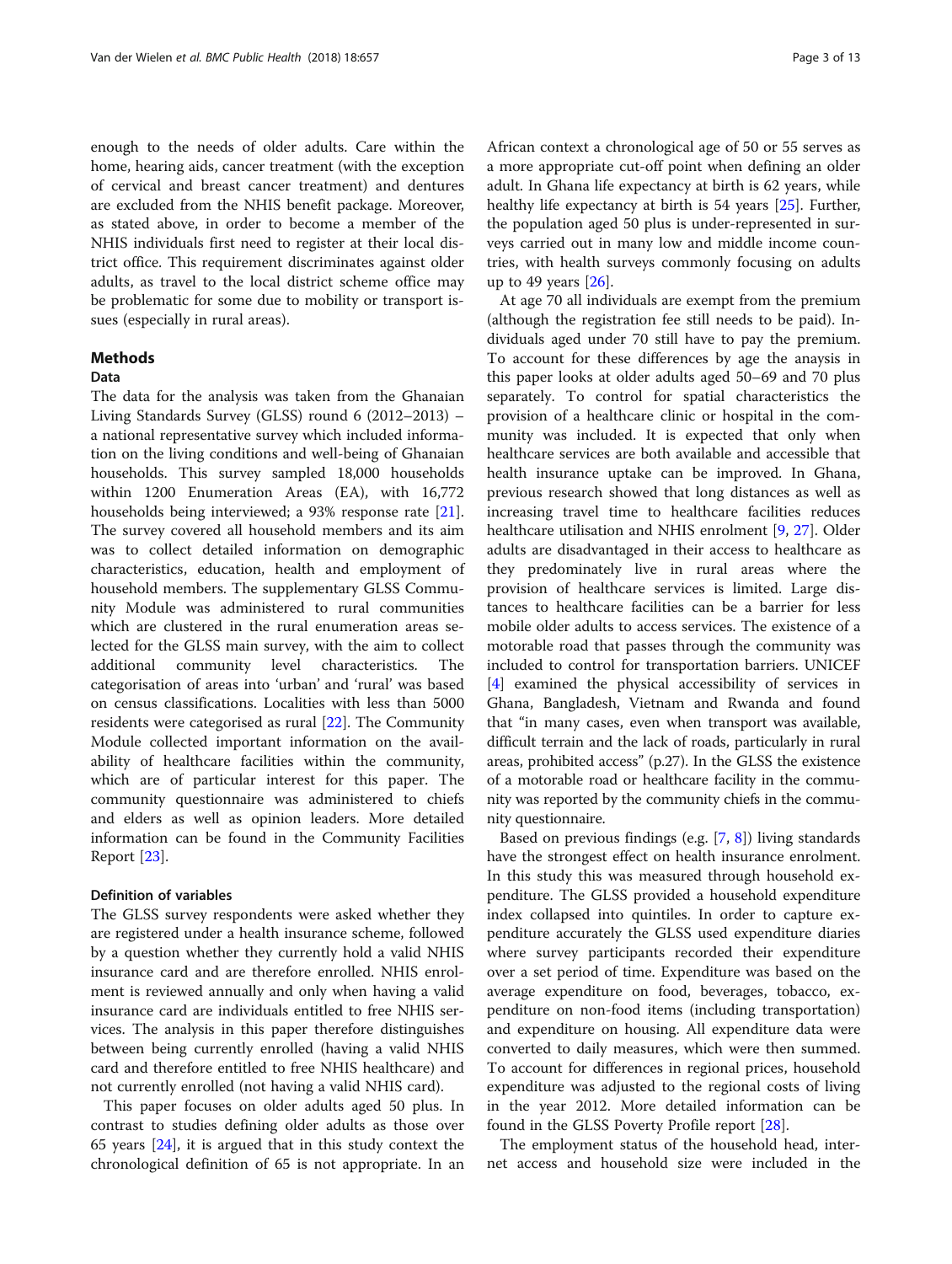analysis at the household level. Recent evidence from Ghana presented a positive association between NHIS enrolment and family size, which is most likely explained by increased feelings of responsibility [\[8](#page-11-0)] and free enrolment for children when both parents are a member of the NHIS. Kusi, et al.  $[16]$  showed that the yearly NHIS contributions place a burden on poorer and larger households. Internet access is hypothesised to increase the overall awareness of the NHIS.

Health status was measured through the presence of any disabilities that limit full participation in activities. A measure of health was included in order to examine whether individuals with poor health are more likely to self-select into insurance membership in order to obtain treatment. Disability, rather than self-rated health status, was used as it is possible that enrolment in the NHIS may lead to an improvement of health status, while long term disability is less likely to be affected. Marital status was included as a control variable as the literature indicated that married people in Ghana are more likely to enrol in the health insurance scheme [\[29](#page-12-0)–[31\]](#page-12-0). In addition married couples have the opportunity to pool financial resources making it easier to afford insurance membership [[7\]](#page-11-0). In addition, the educational level of the older adult, religion and ethnicity was included in the model. Osei-Akoto and Adamba [\[9](#page-11-0)] argue that in an African context ethnic and religious diversity determines enrolment in health insurance.

|  | <br>---<br>$\overline{\phantom{a}}$<br>- | $\overline{\phantom{a}}$ | . . |
|--|------------------------------------------|--------------------------|-----|
|  |                                          |                          |     |
|  |                                          |                          |     |
|  |                                          |                          |     |

A full definition of each of these variables is shown in Table 1.

#### Statistical analysis

Pearson's Chi-squared test was used for bivariate analysis of the outcome and explanatory variables. To examine the correlates of NHIS enrolment, binary logistic multilevel modelling was used. The model here consists of three levels, with individuals (level 1) nested within households (level 2) nested within communities (level 3) and hereby allowing the distinction of individual, household and community effects on health insurance enrolment. A likelihood ratio test was used to compare the use of a multilevel model over a single-level model. The likelihood ratio tests showed that a three-level model was preferred over a single-level model as well as the simpler two-level 'individuals-within-households' model and the two-level 'individuals-within–communities' model. It confirmed that household and community variance are separately significant.

A sequential model-building process was applied to understand the extent to which user characteristics, household characteristics and contextual access barriers influence participation in the NHIS. A total of three models were estimated. The first model controlled for the key community level variables including the physical accessibility of services. The second model expanded the first model and adds household level characteristics.

|                            | Variable                                | Coding                                                                                                                                                                                                                                                                       |
|----------------------------|-----------------------------------------|------------------------------------------------------------------------------------------------------------------------------------------------------------------------------------------------------------------------------------------------------------------------------|
| Dependent Variable         | NHIS enrolment                          | Coded dichotomously yes – having a valid NHIS card – and no – not<br>having a valid NHIS card                                                                                                                                                                                |
| Community level variables  | Hospital in community                   | Coded dichotomously. Reference: None                                                                                                                                                                                                                                         |
|                            | Healthcare clinic in community          | Coded dichotomously. Reference: None                                                                                                                                                                                                                                         |
|                            | Motorable road passes through community | Coded dichotomously. Reference: None                                                                                                                                                                                                                                         |
|                            | Region                                  | Included the 10 regions in Ghana with Upper West used as reference                                                                                                                                                                                                           |
| Household level variables  | Standard of living                      | Expenditure quintile. Reference category: Poorest (1st quintile)                                                                                                                                                                                                             |
|                            | Employment status of head               | Converted into 4 categories: employee public, employee private,<br>self-employed, other inactive. Reference category: employee public                                                                                                                                        |
|                            | Internet access                         | Coded dichotomously using the category no access as reference                                                                                                                                                                                                                |
|                            | Household size                          | Log household size                                                                                                                                                                                                                                                           |
| Individual level variables | Sex                                     | Coded dichotomously using the category male as reference                                                                                                                                                                                                                     |
|                            | Education                               | Converted into 3 categories from none to secondary/ higher education<br>with no education as reference category                                                                                                                                                              |
|                            | Marital status                          | Grouped into 3 categories: married/cohabiting, never married/separated/<br>divorced and widowed. Reference category: married/cohabiting                                                                                                                                      |
|                            | Disability                              | Coded dichotomously into yes - suffering from disabilities that limit his/<br>her full participation in life activities - and no - not suffering from<br>disabilities that limit his/her full participation in life activities. Latter was<br>used as the reference category |
|                            | Religion                                | Grouped into none (reference category), Christian and Muslim                                                                                                                                                                                                                 |
|                            | Ethnicity                               | Grouped into seven categories. Reference category: Akan                                                                                                                                                                                                                      |

Table 1 Coding of used variables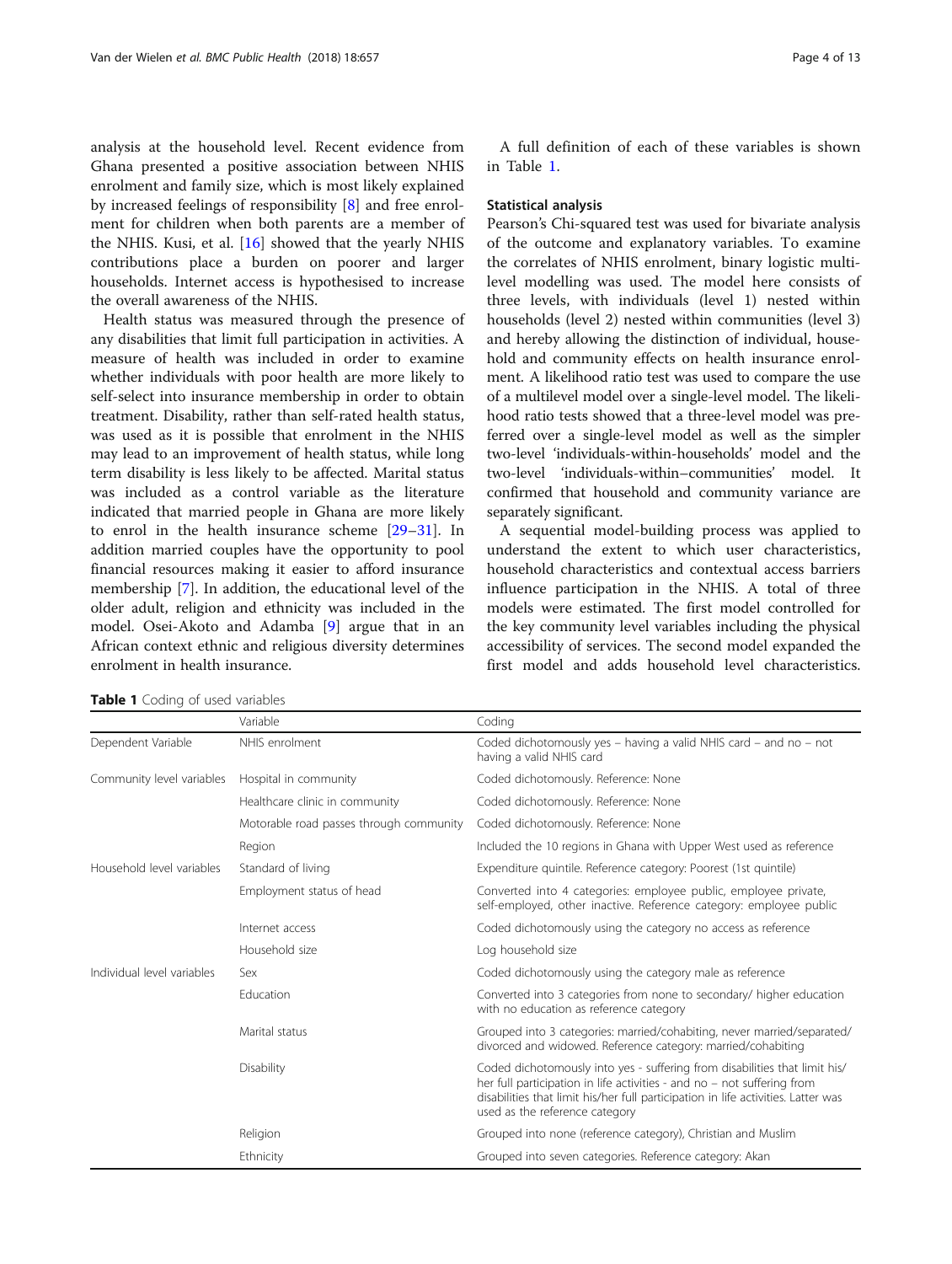Individual demographic characteristics were controlled for in the third model.

The analysis was restricted to complete cases of 5846 older adults (4086 aged 50–69 and 1760 aged 70 plus) in 4213 households in 640 communities.

The analysis was carried out using Stata 14 [[32](#page-12-0)].

# Results

# Descriptive results

Table [2](#page-5-0) reveals that when having no hospital in the community a higher percentage of older adults aged 70 plus (61%) were enrolled in the NHIS, compared to their 50–69 year old counterparts (51%). When a hospital was in the community, the gap in insurance enrolment among those two age groups decreased considerably. Table [2](#page-5-0) also shows that there are regional differences in the NHIS coverage. For both age groups in the Upper West, Upper East and Brong-Ahafo region the insurance coverage is particularly high. Lower coverage is found in the Central and Northern region as well as Greater Accra.

Results further indicate that NHIS enrolment was significantly higher in communities which had a healthcare facility or clinic (Table [2\)](#page-5-0). This effect was found to be true for both age groups but was stronger for older adults aged 70 plus. Also a motorable road that passes through the community increased NHIS enrolment.

Differences in NHIS uptake were also seen by household expenditure quintile. Higher financial well-being was associated with higher NHIS uptake. A similar relationship was observed for education. More educated older adults were more likely to be enrolled.

#### Multi-level regression results

Table [3](#page-7-0) displays the odds ratios estimated from the multilevel regression analysis which examines the correlates of NHIS enrolment for older adults aged 50–69 and aged 70 plus. Model 1 indicates that the availability of a healthcare clinic in the community had a positive effect on insurance enrolment among both age groups. Moreover, it is seen that road access in the community positively influenced insurance enrolment. This effect was found to be stronger among those aged 70 plus. Model 1 further highlights that region was significantly related to enrolment in the NHIS. The likelihood of enrolling in the NHIS for older adults was highest in the Upper West Region, reflecting the enrolment patterns shown in Table [2](#page-5-0). The addition of household level factors (Model 2) only attenuated the odds ratios for community factors slightly, while adding individual level factors (Model 3) did not have a large effect, with significance of factors enduring throughout. However the addition of household and individual factors increased the strength of the relationships with region, with those in the Central region least likely to be enrolled even when controlling for all other factors.

For those aged 50–69, Model 1 showed that 45% of the variation in NHIS enrolment lies between households and 24% lies between communities. Similarly, for those aged 70 and over, 40% of the variation in NHIS enrolment lies between households and 26% lies between communities.

Model 2 adds household level characteristics. This shows that a higher household expenditure was associated with increased NHIS enrolment. This was found to be true even for older adults aged 70 plus who are exempt from the NHIS premium payment. Furthermore, for individuals aged 50–69 the likelihood of being insured increased when the household head was employed in the formal sector. This effect was found to not be significant when restricting the analysis to individuals aged 70 plus. Adding household level characteristics (Model 2) reduced the between household variance for both age groups.

Model 3 includes the characteristics of the individual. The analysis here showed an effect of marriage on insurance affiliation. Married older adults were more likely to be enrolled in the NHIS compared to those never married, separated or widowed. Those aged 50–69 with secondary and higher education were more likely to be enrolled compared to those without any education. No significant education effect was found for those aged 70 plus. Being Christian was significantly associated with NHIS uptake among both age groups. Those aged 70 plus with a disability were significantly less likely to enrol in the NHIS. This effect was found not to be significant when looking at older adults aged 50–69. In both models, adjusting for individual level characteristics had minimal impact on the magnitude of household level variance. This shows that there were no large differences in individual level characteristics between households.

# **Discussion**

The analysis presented in this paper sheds new light on key barriers to insurance enrolment among older adults in Ghana. While other studies have studied determinants of NHIS enrolment among adults, the determinants of NHIS enrolment for older adults have remained underresearched. The multilevel model allowed the determination of which individual level, household level and community level characteristics influence participation in the NHIS among older adults aged 50–69 and 70 plus. The results of this analysis have both research and political relevance. From the sequential modelling undertaken it is clear that the relationships between community, household and individual factors with insurance enrolment are independent of each other. Hence any attempts to increase enrolment can target any or all of these levels.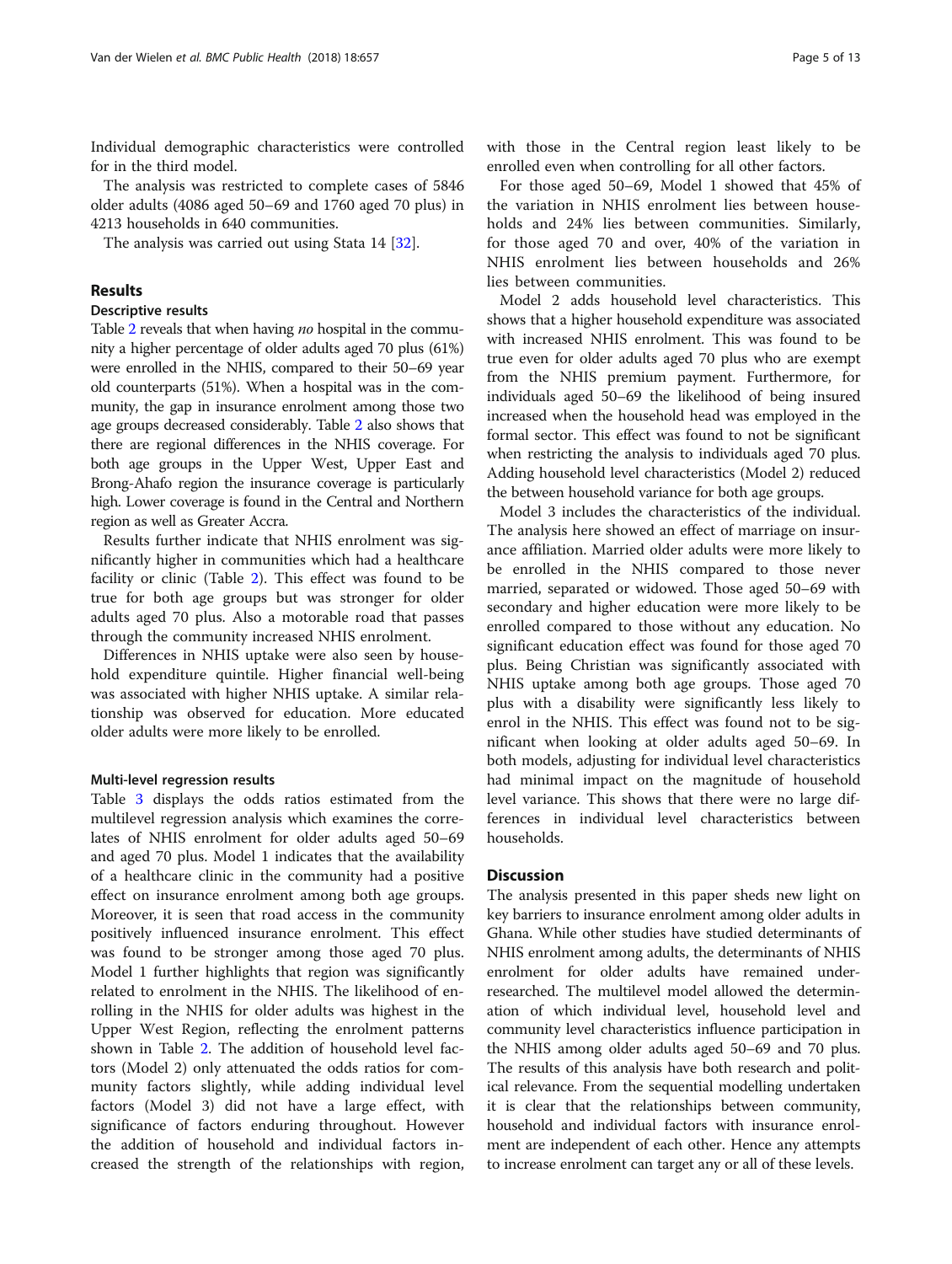# <span id="page-5-0"></span>Table 2 Insurance coverage by background characteristics

|                           |                      | Age: 50-69 |            | Age: 70 plus |            |
|---------------------------|----------------------|------------|------------|--------------|------------|
| Variable                  | Characteristics      | %Insured   | $\hbox{N}$ | %Insured     | $\hbox{N}$ |
| Hospital in community     | No                   | 51.39      | 3946       | 60.61        | 1683       |
|                           | Yes                  | 78.57      | 140        | 80.52        | 77         |
|                           | p-value              | 0.000      |            | 0.000        |            |
| Clinic in community       | <b>No</b>            | 47.25      | 2567       | 55.35        | 1131       |
|                           | Yes                  | 60.90      | 1519       | 72.50        | 629        |
|                           | p-value              | 0.000      |            | 0.000        |            |
| Motorable road passes     | No                   | 41.79      | 627        | 43.48        | 253        |
| through community         | Yes                  | 54.24      | 3459       | 64.50        | 1507       |
|                           | p-value              | 0.000      |            | 0.000        |            |
| Region                    | <b>Upper West</b>    | 65.22      | 716        | 70.67        | 300        |
|                           | Western              | 49.83      | 303        | 44.64        | 112        |
|                           | Central              | 34.83      | 333        | 49.49        | 99         |
|                           | Greater Accra        | 38.46      | 52         | 56.52        | 23         |
|                           | Volta                | 53.79      | 422        | 60.14        | 281        |
|                           | Eastern              | 48.43      | 479        | 62.50        | 200        |
|                           | Ashanti              | 58.17      | 349        | 67.67        | 133        |
|                           | Brong Ahafo          | 58.47      | 313        | 73.64        | 129        |
|                           | Northern             | 31.71      | 514        | 42.44        | 172        |
|                           | Upper East           | 62.15      | 605        | 66.24        | 311        |
|                           | p-value              | 0.000      |            | 0.000        |            |
| Expenditure               | Poorest              | 46.38      | 1175       | 54.76        | 546        |
|                           | Poor                 | 49.42      | 775        | 63.12        | 404        |
|                           | Middle               | 51.79      | 697        | 61.86        | 291        |
|                           | Rich                 | 51.91      | 682        | 64.55        | 299        |
|                           | Richest              | 65.39      | 757        | 70.45        | 220        |
|                           | p-value              | 0.000      |            | 0.001        |            |
| Employment status of head | Employee public      | 84.78      | 138        | 80.77        | 26         |
|                           | Employee private     | 50.24      | 3529       | 59.63        | 1288       |
|                           | Self employed        | 85.71      | 35         | 81.25        | 16         |
|                           | Other inactive       | 56.88      | 385        | 65.12        | 430        |
|                           | p-value              | 0.000      |            | 0.012        |            |
| Internet access           | No                   | 61.38      | 580        | 58.19        | 287        |
|                           | Yes                  | 50.83      | 3506       | 62.12        | 1473       |
|                           | p-value              | 0.000      |            | 0.211        |            |
| Sex                       | Male                 | 47.65      | 1897       | 57.59        | 837        |
|                           | Female               | 56.37      | 2189       | 65.01        | 923        |
|                           | p-value              | 0.000      |            | 0.001        |            |
| Education                 | None                 | 48.85      | 2270       | 61.19        | 1430       |
|                           | Primary              | 53.98      | 1595       | 60.73        | 303        |
|                           | Secondary and higher | 76.02      | 221        | 85.19        | 27         |
|                           | p-value              | 0.000      |            | 0.038        |            |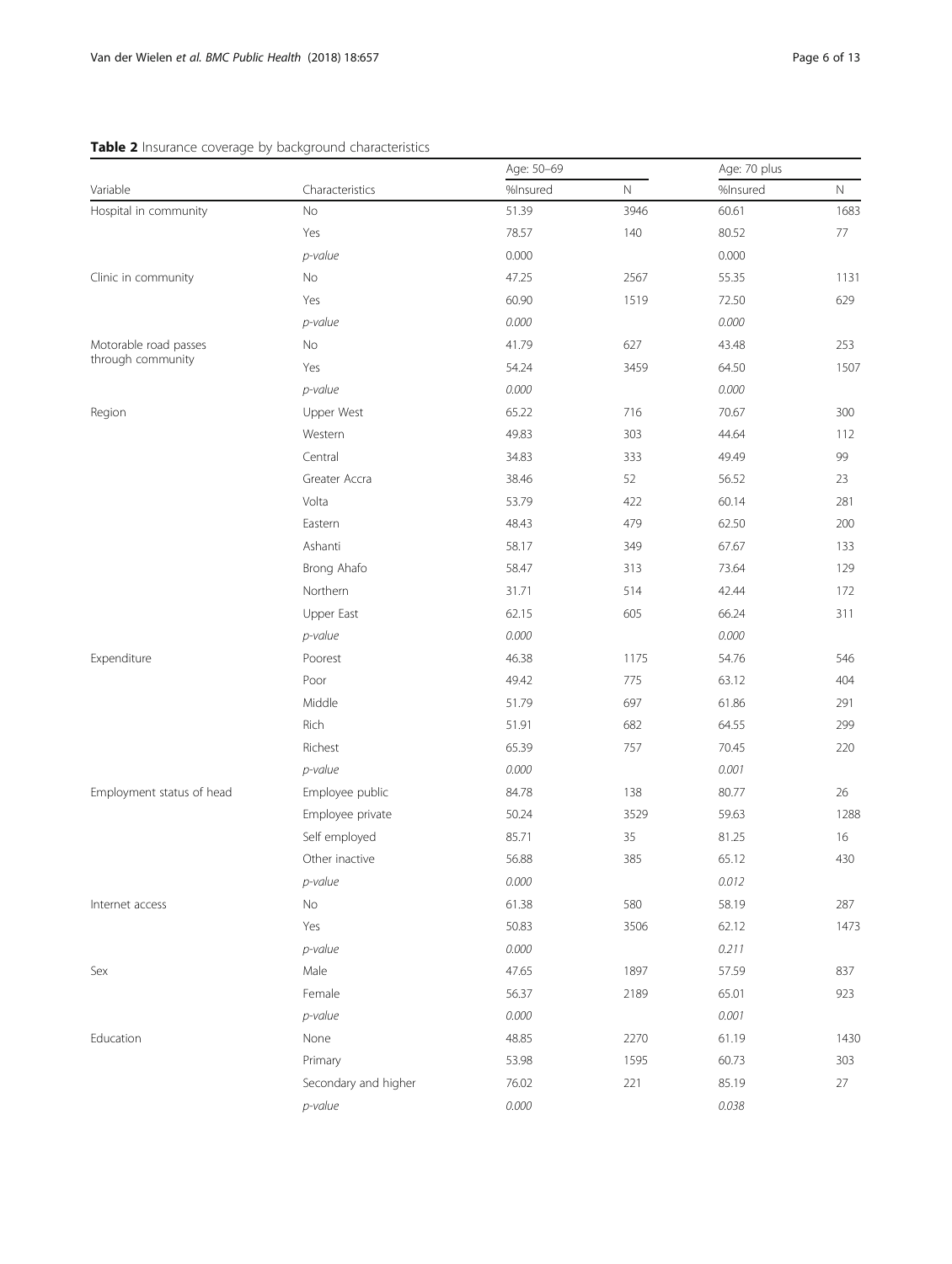|                |                                      | Age: 50-69 |              | Age: 70 plus |             |
|----------------|--------------------------------------|------------|--------------|--------------|-------------|
| Variable       | Characteristics                      | %Insured   | $\mathsf{N}$ | %Insured     | $\mathbb N$ |
| Marital Status | Married                              | 52.53      | 3025         | 62.11        | 921         |
|                | Never married/Separated/<br>Divorced | 45.22      | 387          | 50.00        | 112         |
|                | Widowed                              | 55.49      | 674          | 62.45        | 727         |
|                | p-value                              | 0.005      |              | 0.036        |             |
| Disability     | Yes                                  | 48.24      | 170          | 58.41        | 214         |
|                | $\rm No$                             | 52.50      | 3916         | 61.90        | 1546        |
|                | p-value                              | 0.275      |              | 0.325        |             |
| Religion       | None                                 | 38.46      | 318          | 52.76        | 163         |
|                | Christian                            | 56.97      | 2461         | 65.63        | 998         |
|                | Muslim                               | 47.09      | 1287         | 56.93        | 599         |
|                | p-value                              | 0.000      |              | 0.000        |             |
| Ethnicity      | Akan                                 | 53.14      | 1244         | 65.42        | 480         |
|                | Ga-Dangme                            | 45.60      | 193          | 54.79        | 73          |
|                | Ewe                                  | 49.23      | 457          | 62.35        | 255         |
|                | Guan                                 | 52.02      | 198          | 60.61        | 99          |
|                | Gurma                                | 36.63      | 243          | 37.27        | 110         |
|                | Mole-Dagbani                         | 54.46      | 1333         | 61.76        | 578         |
|                | Other                                | 58.85      | 418          | 67.27        | 165         |
|                | p-value                              | 0.000      |              | 0.000        |             |

Table 2 Insurance coverage by background characteristics (Continued)

Based on a total of 5846 observations with complete information

The objectives of this paper focused on spatial elements as key barriers to insurance enrolment among older adults in Ghana. The paper showed that insurance enrolment is related to the provision of healthcare facilities in the community, with higher enrolment in rural communities with healthcare clinics. This finding is supported by Kusi, et al. [\[16\]](#page-11-0), who used data from three Ghanaian districts (Kwaebibirem, Asutifi and Savelugu-Nanton) and found that "significant proportions of the fully insured (72%) and partially insured (67%) households lived less than two kilometres from the nearest NHIS accredited health facilities compared to 55.5% of the uninsured. Nearly 22% of the uninsured were more than five kilometres from the nearest NHIS accredited health facilities" (p.7). Osei Adu [[33](#page-12-0)] showed that distance from the nearest NHIS registration centre is significantly associated with NHIS enrolment. For older adults especially, health services need to be physically accessible, as older adults tend to be less mobile than younger adults making it impossible to travel long distances to seek care. The results showed that the effect of healthcare clinic provision and road access on NHIS uptake was stronger for those aged 70 plus compared to those aged 50–69, further indicating that this is an issue of mobility or cost. Policymakers need to become more attuned to these risks. This issue has been highlighted by the Vice President of HelpAge Ghana, Edward Ameyibor, who has urged the NHIS to react better to the needs of older adults by proving home treatment [[34\]](#page-12-0).

Despite scaled-to-income fees that in theory should mitigate skewed enrolment according to household expenditure, the findings imply that insurance enrolment increases with household expenditure. This was also found by other research (e.g. [[7,](#page-11-0) [8\]](#page-11-0)). Interestingly, increasing NHIS uptake with a higher household expenditure was also confirmed for those aged 70 plus, although they are exempt from the NHIS premium payment. Health insurance is argued to be a way to improve access to healthcare. However, low enrolments among the poorest indicate a failure to reach the objective of equal access.

These findings can also be explained by the 'inverse equity hypothesis'. This hypothesis suggests that "new health interventions will initially benefit higher socioeconomic groups and widen health inequities, but if coverage increases overtime, the poor can eventually catch up and health inequities can be narrowed" ([[35\]](#page-12-0), p.1). Poorer people usually do not have the financial means to seek healthcare, leading to the NHIS being their only access to healthcare. However, NHIS enrolment was found to be the lowest for the poorest older adults despite the premium exemption for all core poor adults and adults aged 70 and above. Efforts need to be undertaken to ensure that all people that fall below the poverty line and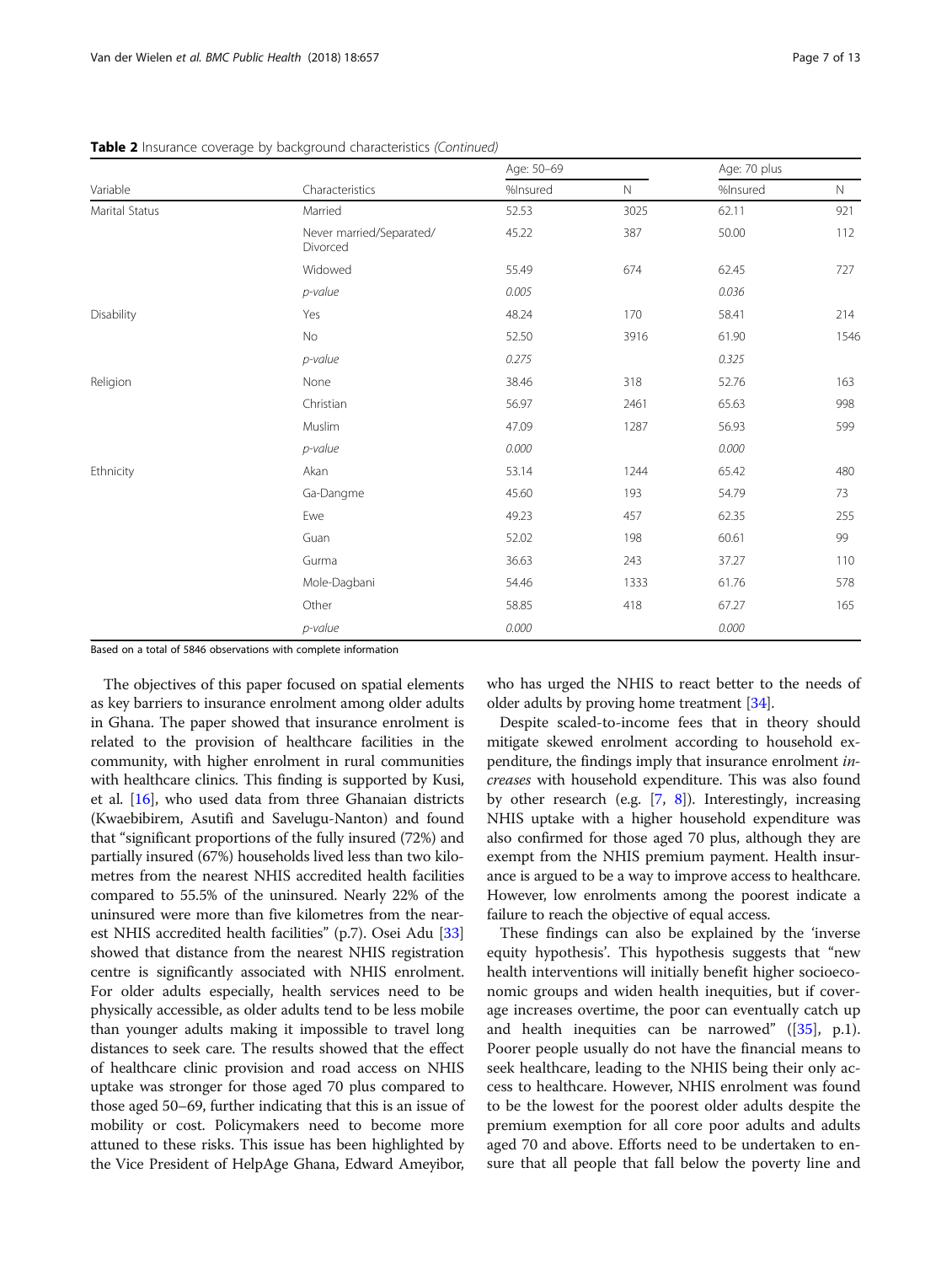<span id="page-7-0"></span>

|                                         | Age: 50-69 (N = 4086) |       |                          |                |            |       |        |       |                 |            |               |            |               | Age: 70 plus (N = 1760) |                |            |      |       |                   |            |          |       |
|-----------------------------------------|-----------------------|-------|--------------------------|----------------|------------|-------|--------|-------|-----------------|------------|---------------|------------|---------------|-------------------------|----------------|------------|------|-------|-------------------|------------|----------|-------|
| Variable                                | Model 1               |       |                          |                | Model      |       |        |       | $\sim$<br>Model |            |               | Model      |               |                         | Model          |            |      |       | Model             | S          |          |       |
|                                         | Odds ratio            |       | $\overline{\cup}$<br>95% |                | Odds ratio |       | 95% CI |       | Odds ratio      |            | ○<br>95%      | Odds ratio |               | ○<br>95%                |                | Odds ratio | 95%  | ○     |                   | Odds ratio | ○<br>95% |       |
| Hospital in community                   |                       |       |                          |                |            |       |        |       |                 |            |               |            |               |                         |                |            |      |       |                   |            |          |       |
| $\frac{1}{2}$                           | 00.1                  |       |                          |                | 1.00       |       |        |       | 00.1            |            |               | 1.00       |               |                         | 1.00           |            |      |       | 1.00              |            |          |       |
| Yes                                     | 4.27                  | ∗     | <b>1.50</b>              | 12.10          | 2.92       |       | 1.04   | 8.17  | $\ast$<br>2.98  |            | 832<br>1.07   | 2.60       |               | 9.59<br>0.71            | 2.45           |            | 0.68 | 8.84  | 2.18              |            | 2.18     | 7.86  |
| Clinic in community                     |                       |       |                          |                |            |       |        |       |                 |            |               |            |               |                         |                |            |      |       |                   |            |          |       |
| $\stackrel{\circ}{\geq}$                | 0.00                  |       |                          |                | 1.00       |       |        |       | 1.00            |            |               | 1.00       |               |                         | 1.00           |            |      |       | $\overline{1.00}$ |            |          |       |
| Yes                                     | 2.06                  | ***   | 1.39                     | 8<br>$\sim$    | 1.86       | $*$   | 1.26   | 2.74  | 1.80            | $*$        | 2.65<br>1.23  | 2.70       | $***$         | 4.65<br>1.56            | 2.43           | $\ddot{*}$ | 1.43 | 4.13  | 2.43              | $\ddot{*}$ | 142      | 4.16  |
| Motorable road passes through community |                       |       |                          |                |            |       |        |       |                 |            |               |            |               |                         |                |            |      |       |                   |            |          |       |
| $\frac{1}{2}$                           | 0.00                  |       |                          |                | 00.1       |       |        |       | 00.1            |            |               | 1.00       |               |                         | 001            |            |      |       | 1.00              |            |          |       |
| Yes                                     | 2.72                  | $***$ | 1.58                     | 67<br>4        | 2.51       | $*$   | 147    | 4.29  | 2.31            | $\ddot{*}$ | 3.96<br>1.35  | 4.44       | $***$         | 9.30<br>2.12            | 3.77           | $***$      | 1.84 | 7.69  | 3.72              | ***        | 1.81     | 7.66  |
| Region                                  |                       |       |                          |                |            |       |        |       |                 |            |               |            |               |                         |                |            |      |       |                   |            |          |       |
| <b>Upper West</b>                       | 1.00                  |       |                          |                | 1.00       |       |        |       | 1.00            |            |               | 1.00       |               |                         | 1.00           |            |      |       | 1.00              |            |          |       |
| Western                                 | 0.24                  |       | $\frac{1}{2}$            | 54<br>$\circ$  | 0.10       | ***   | 0.04   | 0.23  | 0.05            | $***$      | 0.15<br>0.02  | 0.14       | $\frac{*}{*}$ | 0.43<br>0.05            | 0.06           | $***$      | 0.02 | 0.22  | 0.02              | ***        | 0.00     | 0.08  |
| Central                                 | 0.08                  | ***   | 0.03                     | 0.18           | 0.04       | ***   | 0.02   | 0.10  | 0.02            | $***$      | 0.06<br>0.01  | 0.19       | $*$           | 0.58<br>0.06            | 0.07           | $***$      | 0.02 | 0.25  | 0.02              | ***        | 0.00     | 0.08  |
| Greater Accra                           | 0.15                  |       | 0.03                     | 0.73           | 0.06       | $*$   | 0.01   | 0.31  | 0.03            | ***        | 0.19<br>0.01  | 0.50       |               | 3.54<br>0.07            | 0.19           |            | 0.03 | 1.35  | 0.12              |            | 0.01     | 1.10  |
| Volta                                   | 0.36                  | $*$   | 0.18                     | 0.73           | 0.18       | ***   | 0.08   | 0.38  | 0.10            | $***$      | 0.26<br>0.03  | 0.39       | $\ast$        | 0.92<br>0.16            | 0.22           | $\ddot{*}$ | 0.09 | 0.55  | 0.11              | $*$        | 0.03     | 0.43  |
| Eastern                                 | 0.23                  | $***$ | 0.11                     | 0.47           | 0.14       | ***   | 0.06   | 0.30  | 0.07            | $***$      | 0.19<br>0.03  | 0.49       |               | $\overline{21}$<br>0.19 | 0.25           | 类          | 0.09 | 0.66  | 0.10              | 类          | 0.03     | 0.37  |
| Ashanti                                 | 0.54                  |       | 0.25                     | $-15$          | 0.26       | 类     | 0.12   | 0.58  | 0.15            | ***        | 0.41<br>0.06  | 0.61       |               | 1.69<br>0.22            | 0.28           | $\ast$     | 0.10 | 0.83  | 0.08              | ***        | 0.02     | 0.32  |
| Brong Ahafo                             | 0.60                  |       | 0.28                     | $\sim$         | 0.34       | $*$   | 0.16   | 0.76  | 0.23            | $*$        | 0.56<br>0.10  | 1.50       |               | 4.28<br>0.52            | 0.91           |            | 0.32 | 2.60  | 0.42              |            | 0.12     | 1.38  |
| Northern                                | 0.07                  | $***$ | 0.03                     | 0.16           | 0.07       | $***$ | 0.03   | 0.15  | 0.07            | $***$      | 0.17<br>0.03  | 0.12       | $***$         | 0.35<br>0.04            | $\overline{c}$ | ***        | 0.04 | 0.32  | 0.14              | ***        | 0.05     | 0.42  |
| Upper East                              | 0.87                  |       | 0.44                     | $\tilde{\sim}$ | 0.67       |       | 0.34   | 1.32  | 0.72            |            | 141<br>0.37   | 0.83       |               | 1.93<br>0.35            | 0.63           |            | 0.27 | 1.47  | 0.73              |            | 0.31     | 1.72  |
| Expenditure                             |                       |       |                          |                |            |       |        |       |                 |            |               |            |               |                         |                |            |      |       |                   |            |          |       |
| Poorest                                 |                       |       |                          |                | 1.00       |       |        |       | 00.1            |            |               |            |               |                         | 1.00           |            |      |       | 1.00              |            |          |       |
| Poor                                    |                       |       |                          |                | 1.56       |       | 1.05   | 2.32  | 1.50            |            | 2.24<br>0.00  |            |               |                         | 1.70           |            | 0.98 | 2.93  | 1.72              |            | 0.98     | 3.00  |
| Middle                                  |                       |       |                          |                | 2.58       | ***   | 1.65   | 4.03  | 2.29            | ***        | 3.59<br>1.46  |            |               |                         | 2.10           | ź.         | 1.13 | 3.91  | 2.02              |            | 107      | 3.79  |
| Rich                                    |                       |       |                          |                | 3.53       | ***   | 2.19   | 5.70  | 3.04            | $***$      | 4.93<br>1.88  |            |               |                         | 3.06           | $*$        | 1.57 | 5.98  | 2.60              | ∗          | 1.33     | 5.08  |
| Richest                                 |                       |       |                          |                | 9.63       | $***$ | 5.58   | 16.64 | 7.42            | $***$      | 12.88<br>4.28 |            |               |                         | 4.09           | ***        | 1.87 | 8.95  | 3.73              | ≸          | 1.69     | 8.23  |
| Employment status of head               |                       |       |                          |                |            |       |        |       |                 |            |               |            |               |                         |                |            |      |       |                   |            |          |       |
| Employee public                         |                       |       |                          |                | 1.00       |       |        |       | 1.00            |            |               |            |               |                         | 1.00           |            |      |       | 1.00              |            |          |       |
| Employee private                        |                       |       |                          |                | 0.11       | ***   | 0.04   | 0.27  | 0.16            | $***$      | 0.42<br>0.06  |            |               |                         | 0.35           |            | 0.06 | 1.98  | 0.27              |            | 0.04     | 1.60  |
| Self employed                           |                       |       |                          |                | 1.30       |       | 0.17   | 9.89  | 1.33            |            | 10.49<br>0.17 |            |               |                         | 1.57           |            | 0.09 | 26.77 | 0.77              |            | 0.04     | 14.29 |
| Other inactive                          |                       |       |                          |                | 0.16       | $***$ | 0.06   | 0.43  | 0.22            | $* *$      | 0.61<br>0.08  |            |               |                         | 0.49           |            | 0.08 | 2.88  | 0.39              |            | 0.06     | 2.40  |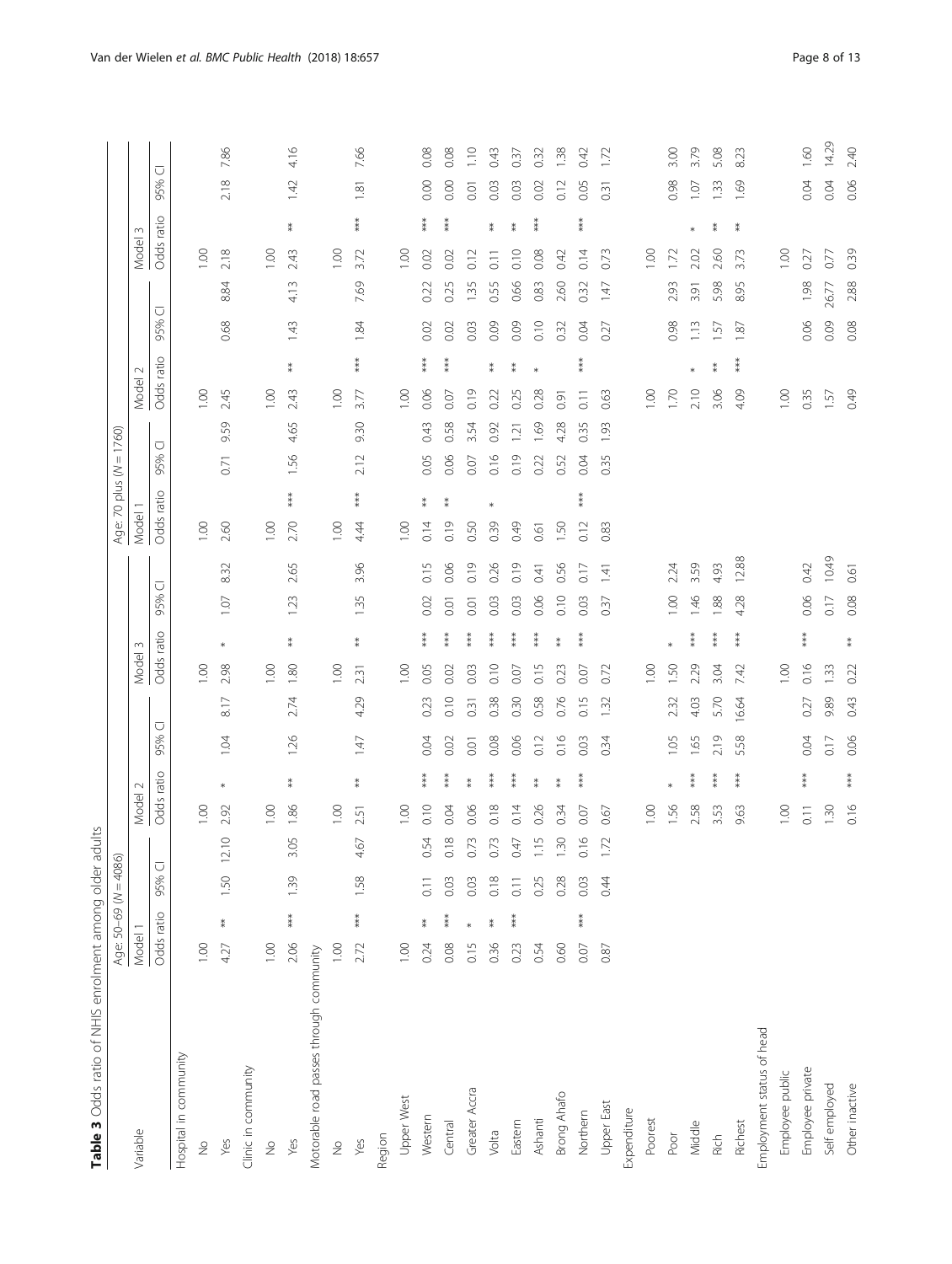|                                  | נ<br>גדונ<br>2) ラニュニュニュー | $\frac{1}{5}$    |              |                    |              |                         |            |          |      |                    |        |       |
|----------------------------------|--------------------------|------------------|--------------|--------------------|--------------|-------------------------|------------|----------|------|--------------------|--------|-------|
|                                  | Age: 50-69 (N = 4086)    |                  |              |                    |              | Age: 70 plus (N = 1760) |            |          |      |                    |        |       |
| Variable                         | Model 1                  | $\sim$<br>Model: |              | Model 3            |              | Model 1                 | Model 2    |          |      | Model 3            |        |       |
|                                  | 95% CI<br>Odds ratio     | Odds ratio       | 95% CI       | Odds ratio         | 95% CI       | 95% CI<br>Odds ratio    | Odds ratio | 95% CI   |      | Odds ratio         | 95% CI |       |
| Internet access                  |                          |                  |              |                    |              |                         |            |          |      |                    |        |       |
| $\stackrel{\circ}{\geq}$         |                          | 0.00             |              | 1.00               |              |                         | 1.00       |          |      | 1.00               |        |       |
| Yes                              |                          | 0.73             | 1.20<br>0.45 | 0.72               | 1.20<br>0.44 |                         | 1.69       | $0.87\,$ | 3.27 | 1.47               | 0.74   | 2.93  |
| Household size                   |                          |                  |              |                    |              |                         |            |          |      |                    |        |       |
| $\overline{a}$                   |                          | $***$<br>1.45    | 1.78<br>1.18 | $* *$<br>1.42      | 1.77<br>1.14 |                         | 0.79       | 0.60     | 1.05 | 0.79               | 0.59   | 1.07  |
| Sex                              |                          |                  |              |                    |              |                         |            |          |      |                    |        |       |
| Male                             |                          |                  |              | 1.00               |              |                         |            |          |      | 1.00               |        |       |
| Female                           |                          |                  |              | $***$<br>2.04      | 2.64<br>1.58 |                         |            |          |      | $\ddot{*}$<br>1.86 | 1.18   | 2.94  |
| Education                        |                          |                  |              |                    |              |                         |            |          |      |                    |        |       |
| None                             |                          |                  |              | 00.1               |              |                         |            |          |      | 0.00               |        |       |
| Primary                          |                          |                  |              | 1.23               | 1.67<br>0.91 |                         |            |          |      | 0.76               | 0.45   | 1.30  |
| Secondary and higher             |                          |                  |              | $\ast\ast$<br>3.10 | 6.10<br>1.58 |                         |            |          |      | 3.33               | 0.48   | 23.28 |
| Marital Status                   |                          |                  |              |                    |              |                         |            |          |      |                    |        |       |
| Married                          |                          |                  |              | 00.1               |              |                         |            |          |      | 1.00               |        |       |
| Never married/Separated/Divorced |                          |                  |              | $\ast$<br>0.61     | 0.96<br>0.39 |                         |            |          |      | $*$<br>0.25        | 0.11   | 0.57  |
| Widowed                          |                          |                  |              | 0.89               | 1.28<br>0.62 |                         |            |          |      | $*$<br>0.48        | 0.28   | 0.81  |
| Disability                       |                          |                  |              |                    |              |                         |            |          |      |                    |        |       |
| $\stackrel{\circ}{\geq}$         |                          |                  |              | 1.00               |              |                         |            |          |      | 1.00               |        |       |
| Yes                              |                          |                  |              | 0.89               | 1.60<br>0.49 |                         |            |          |      | $\ast$<br>0.47     | 0.26   | 0.86  |
| Religion                         |                          |                  |              |                    |              |                         |            |          |      |                    |        |       |
| None                             |                          |                  |              | 1.00               |              |                         |            |          |      | 0.00               |        |       |
| Christian                        |                          |                  |              | $* *$<br>1.97      | 3.18<br>1.22 |                         |            |          |      | $\ast$<br>2.17     | 1.09   | 4.31  |
| Muslim                           |                          |                  |              | 1.47               | 2.52<br>0.86 |                         |            |          |      | 1.38               | 0.67   | 2.83  |
| Ethnicity                        |                          |                  |              |                    |              |                         |            |          |      |                    |        |       |
| Akan                             |                          |                  |              | 0.00               |              |                         |            |          |      | 1.00               |        |       |
| Ga-Dangme                        |                          |                  |              | 0.97               | 2.12<br>0.44 |                         |            |          |      | $\ast$<br>0.24     | 0.07   | 0.83  |
| Ewe                              |                          |                  |              | 1.00               | 2.02<br>0.50 |                         |            |          |      | 0.56               | 0.18   | 1.70  |
| Guan                             |                          |                  |              | $\Xi$              | 2.55<br>0.48 |                         |            |          |      | $\ast$<br>0.24     | 0.07   | 0.81  |
| Gurma                            |                          |                  |              | 0.53               | 121<br>0.23  |                         |            |          |      | ***<br>0.11        | 0.03   | 0.36  |
| Mole-Dagbani                     |                          |                  |              | $\ast$<br>0.47     | 0.92<br>0.23 |                         |            |          |      | $*$<br>0.15        | 0.05   | 0.46  |
| Other                            |                          |                  |              | 0.76               | 1.68<br>0.34 |                         |            |          |      | $\ast$<br>0.27     | 0.08   | 0.88  |

Table 3 Odds ratio of NHIS enrolment among older adults (Continued) **Table 3** Odds ratio of NHIS enrolment among older adults (Continued)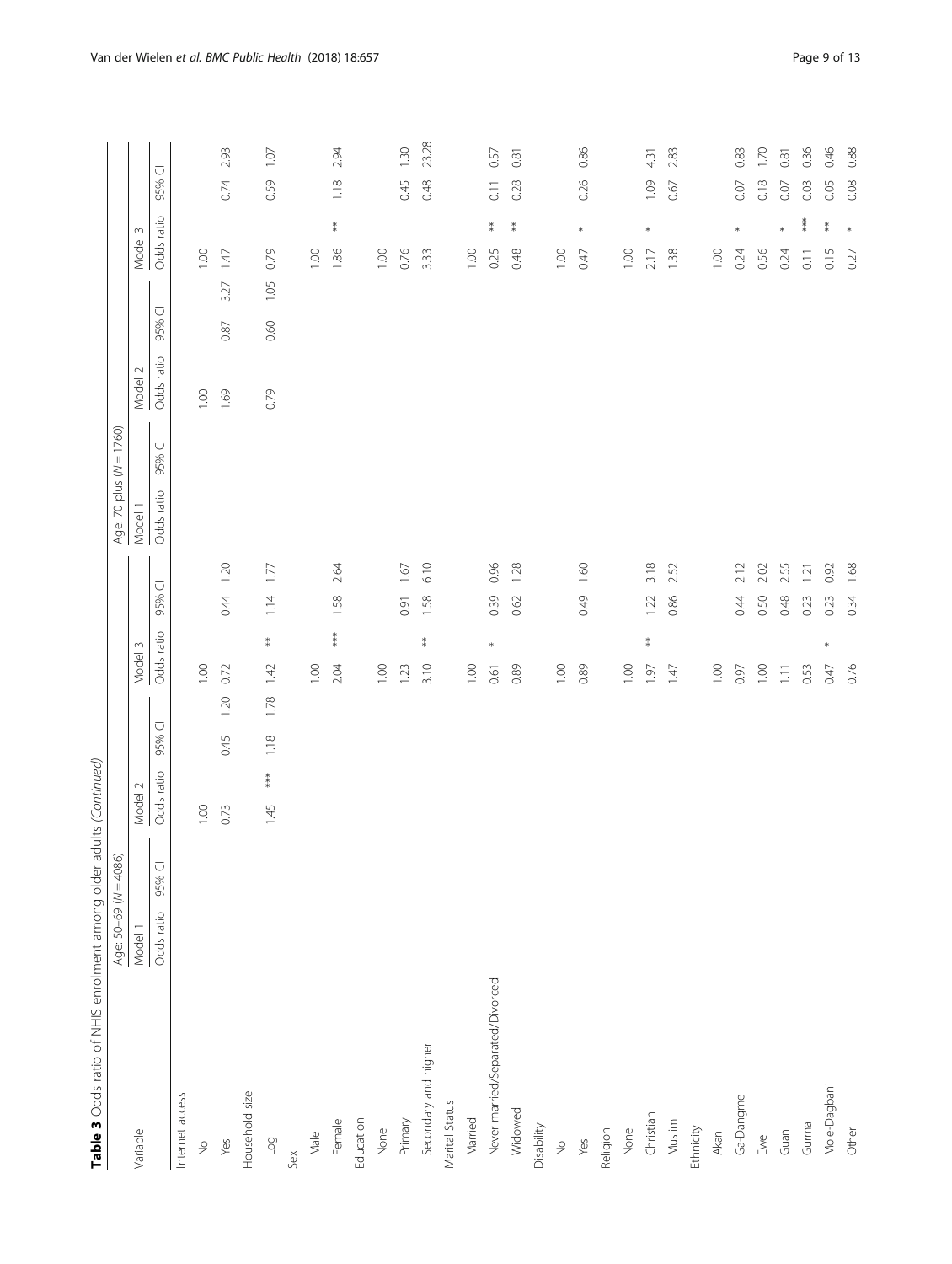| Table 3 Odds ratio of NHIS enrolment among older adults (Continued) |                       |      |                |                   |      |      |                   |      |      |                         |              |                   |      |      |                   |                         |
|---------------------------------------------------------------------|-----------------------|------|----------------|-------------------|------|------|-------------------|------|------|-------------------------|--------------|-------------------|------|------|-------------------|-------------------------|
|                                                                     | Age: 50-69 (N = 4086) |      |                |                   |      |      |                   |      |      | Age: 70 plus (N = 1760) |              |                   |      |      |                   |                         |
| <b>Jariable</b>                                                     | Model <sup>-</sup>    |      |                | Model 2           |      |      | Model 3           |      |      | Model                   |              | Model 2           |      |      | Model 3           |                         |
|                                                                     | Ddds ratio 95% Cl     |      |                | Ddds ratio 95% Cl |      |      | Odds ratio 95% CI |      |      | Ddds ratio 95% Cl       |              | Odds ratio 95% CI |      |      | Odds ratio 95% CI |                         |
| Random effects                                                      |                       |      |                |                   |      |      |                   |      |      |                         |              |                   |      |      |                   |                         |
| Between household variance                                          | 4.64                  | 3.17 | 6.78           | 3.96              | 2.64 | 5.94 | 4.02              | 2.68 | 6.03 | 3.77                    | 8.40<br>1.69 | 3.50              | 1.52 | 8.05 | 3.52              | 8.15<br>1.52            |
| Between community variance                                          | 24                    | 1.74 | $\overline{4}$ | 2.44              | 174  | 3.42 | 235               | 1.67 | 332  | 2.48                    | 4.53<br>1.36 | 2.30              | 1.25 | 4.23 | 2.24              | 4.19<br>$\frac{10}{10}$ |
| /ariance partition coefficient                                      |                       |      |                |                   |      |      |                   |      |      |                         |              |                   |      |      |                   |                         |
| <b>Tousehold</b>                                                    | 0.45                  |      |                |                   | 0.41 |      |                   | 0.42 |      | 0.40                    |              |                   | 0.39 |      |                   | 0.39                    |
| Community                                                           | 0.24                  |      |                |                   | 0.25 |      |                   | 0.24 |      | 0.26                    |              |                   | 0.25 |      |                   | 0.25                    |
| $^{***}p < 0.001, ^{***}p < 0.01$ * $p < 0.05$                      |                       |      |                |                   |      |      |                   |      |      |                         |              |                   |      |      |                   |                         |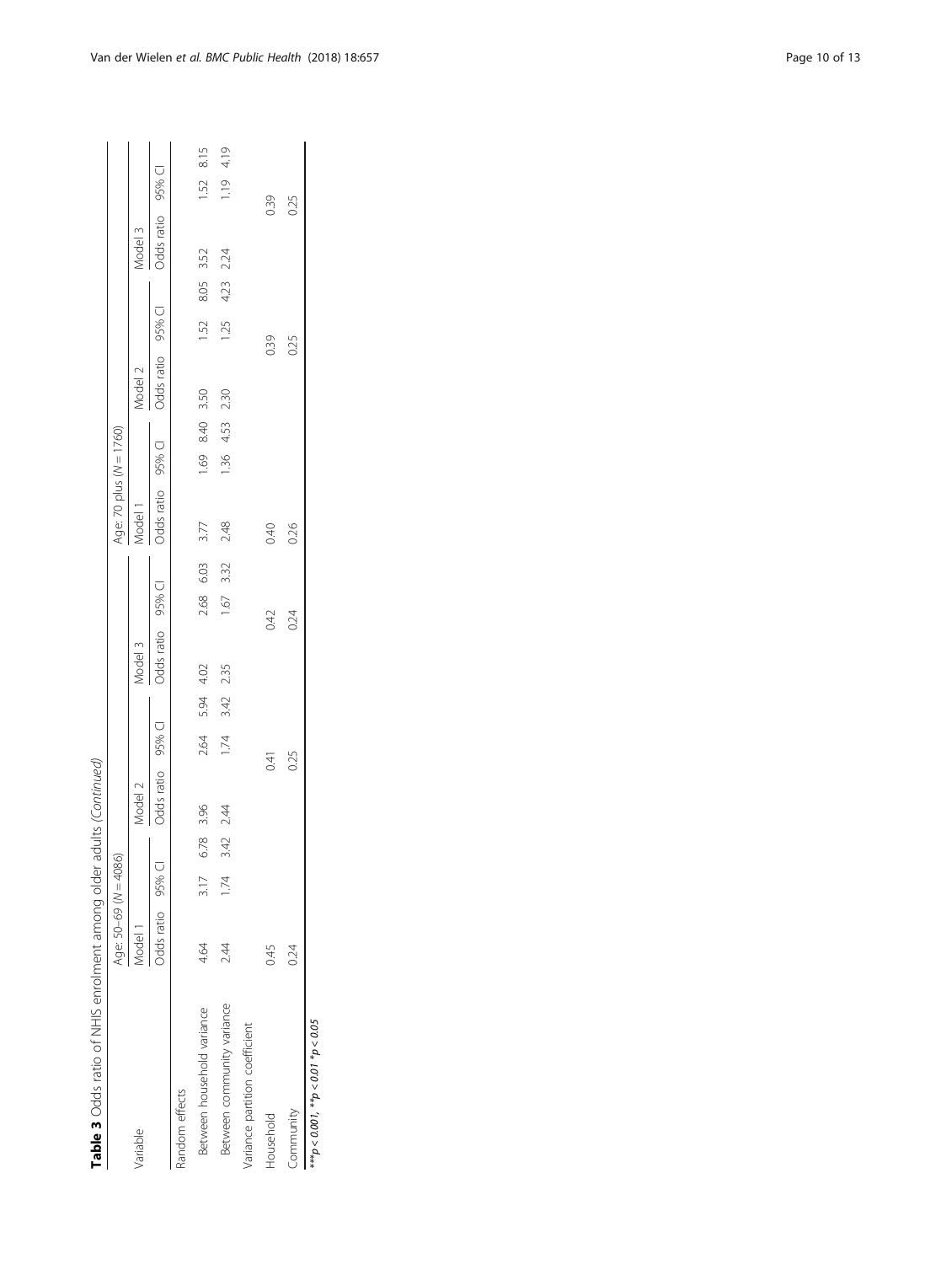are aged 70 and over are aware of the premium exemption in the NHIS to increase enrolment among the poor. Moreover, lowering or abolishing of registration fees for this group needs to be (re-)considered. Currently, enrolment is not entirely free as a registration fee is charged even for those who qualify for the premium exemption. So far there is no evidence that indigent status protects the poorest members of society. Without interventions to ensure that the poorest people can access the NHIS they will continue to face a trade-off between financing needed healthcare and the allocation of resources for other essentials like food [\[36\]](#page-12-0). More research is needed to determine whether registration costs form significant further hindrance to enrolment and whether these costs can be centrally funded. The literature so far mainly focuses on premium payment without considering the effect of the registration fee. Kusi, et al. [\[16\]](#page-11-0) showed that the registration fee puts a burden on very poor households wishing to enrol children, even though they are exempt from the premium payment. This paper suggests that there is a similar deterrent effect for poor older people.

The likelihood of being insured also increased among older adults aged 50–69 living in households where the head is employed in the formal sector. It is challenging to increase NHIS membership in the informal sector as there are no formal procedures in place to check insurance status among the self-employed. Only people working in the formal sector are authoritatively required to enrol in the NHIS, while in the informal sector no formal penalties apply for not being part of a health insurance scheme.

The positive relationship between education and enrolment for those aged 50–69 underlines the findings of Ayitey, et al. [[8\]](#page-11-0) who showed that for adults in general, rising education increase NHIS enrolment. This again may be evidence of the inverse equity hypothesis, with the more educated most likely to benefit from new health interventions. Further analysis showed that less than 0.5% of GLSS survey participants were not aware of the NHIS, so the education variable is not simply a proxy for knowledge of the system. Further investigation needs to be undertaken to understand why there are these differences by education in enrolment.

Amongst those over the age of 70, those with a disability are less likely to be enrolled than their non-disabled counterparts. This may indicate that access to either services or the registration process is affecting enrolment amongst this group. Disability is defined as having limitations in full participation in life activities, which may cover a wide range of issues. However, it could be hypothesised that those with a disability would be more likely to enrol in the NHIS for the available benefits, especially for those where the premium is free. The indication that the reverse is true highlights the marginalisation of this group and may

indicate that different approaches are needed to engage them within the NHIS.

When looking at gender, the results show older females were more likely than males to be enrolled in the NHIS. These results of are in line with findings of Dixon, et al. [[7\]](#page-11-0) and Ayitey, et al. [\[8\]](#page-11-0) who also found that females are more likely to enrol in the NHIS than males. This may be due to gender cultural roles. Dixon, et al. [\[37\]](#page-12-0) argue that women in Ghana tend to take responsibility for the health and wellbeing of the family and thus are more likely to be aware of the benefits provided by health insurance coverage.

#### Limitations

One of the limitations of this work is that it was not possible to control for all factors that potentially influence insurance enrolment, most obviously relating to the quality of the healthcare services. Omitted variable bias can occur by omitting variables that potentially influence NHIS affiliation [[17\]](#page-11-0). With this case of omitted variable bias, it is expected that the effect of other explanatory variables will be overestimated [[17\]](#page-11-0). A positive association between the quality of service and healthcare utilisation is expected. Although there is a common agreement in studies focused on an African context that wealth is the main driver of insurance enrolment [\[38](#page-12-0)], in Guinea the poor quality of services forms the main explanation of low enrolment in the Mutual Health Organisation community insurance scheme [[39](#page-12-0)]. Poor healthcare quality could lead to a scenario where wealthy people self-select themselves into a private insurance system instead of choosing to be part of the NHIS as they expect better services if they go private. Other factors that were not controlled for include the availability of drugs at facilities. Gobah and Liang [[40\]](#page-12-0) argue that low coverage of drugs in the NHIS reduces the likelihood of individuals joining the system.

# Conclusion

The NHIS in Ghana has been described as the most important driver towards UHC in the country [\[36](#page-12-0)]. The goal of the NHIS is to improve access to and utilisation of healthcare in order to provide affordable healthcare to Ghanaian citizens. Rapid population ageing combined with an increasing demand for healthcare due to the greater occurrence of disabilities in older age have created an imperative for this research agenda as a means to inform policymaking. This study has highlighted that barriers in the decision to enrol in the NHIS exist. Even in the best performing communities over a third of older adults are not covered by the NHIS. Specifically, distance to healthcare facilities and household expenditure are associated with NHIS enrolment.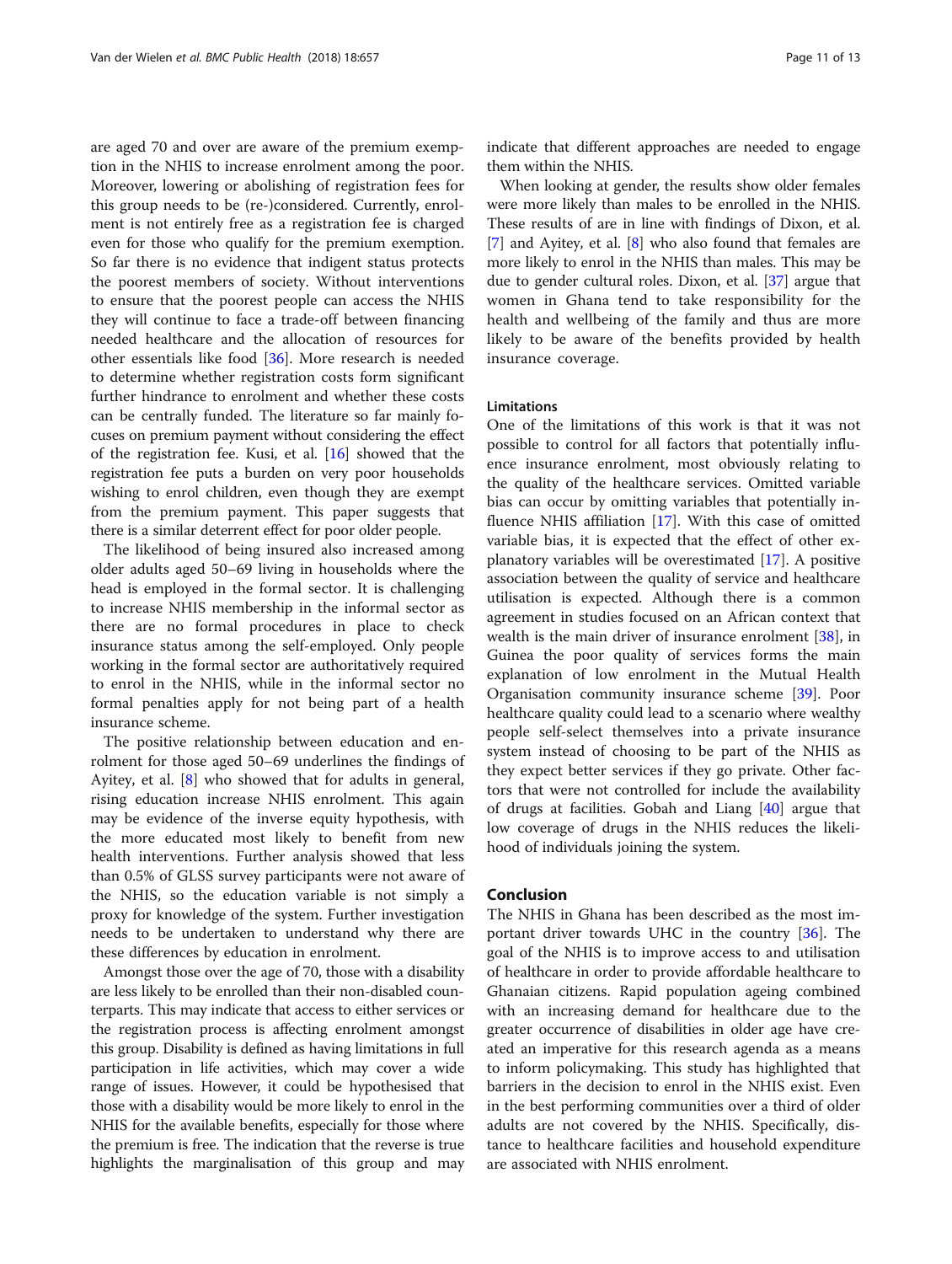<span id="page-11-0"></span>This paper concludes that improvements to local infrastructure are a necessary component of the implementation of a national health insurance scheme and therefore is vital to ensure movement to UHC in low and middle income countries. Residential differences in NHIS coverage require a targeted policy response and innovative insurance devices to be considered within schemes including reimbursed transport for those who live in remote areas.

In rural areas especially, NHIS enrolment rates need to be improved. In many lower and middle-income countries older adults rely on traditional institutions, such as family, as caregivers due to a lack of institutional frameworks that successfully manage health care needs of older adults [\[41\]](#page-12-0). However, due to the rural-urban migration of younger adults in Ghana, many older adults are left behind in rural areas.

The pro-rich bias in NHIS enrolment shows that the NHIS has failed to an extent to meet the needs of the poorest and is not a financially affordable option for the poor, although, scaled-to-income fees exists and people aged 70 plus are exempt from the NHIS premium. It is unclear whether older adults are actually aware of the premium exemption at 70 years of age due to a lack of studies that have examined this issue. Further research on this aspect is needed. Awareness of the NHIS premium exemptions could be improved through increased publicity of the system, potentially at markets or community hubs. Further community trust in the system can lead to the encouragement of community members to join the NHIS.

# **Endnotes**

<sup>1</sup>All people who cannot show a source of income and have no fixed residence are classified as the 'core poor' and are in theory exempt from the premium payment.

 $\textdegree$ Exchange rate January 2018: 1 Ghanaian Cedi = 0.22 US Dollar.

#### Abbreviations

EA: Enumeration area; GLSS: Ghana Living Standards Survey; NHIS: National Health Insurance Scheme; UHC: Universal Health Coverage; WHO: World Health Organization

#### Funding

This study was funded by a grant through the Economic and Social Research Council (ESRC). ESRC DTC Grant Reference Number ES/J500161/1.

#### Availability of data and materials

The dataset analysed during the current study is available from the Ghana Statistical Service National Data Archive, [[http://www.statsghana.gov.gh/](http://www.statsghana.gov.gh/nada/index.php/home) [nada/index.php/home](http://www.statsghana.gov.gh/nada/index.php/home)].

#### Authors' contributions

NVDW conducted the main analysis. AC and JF were heavily involved in the interpretation of the data. NVDW, AC and JF reviewed the relevant literature. NVDW drafted the manuscript which was edited and critically revised by AC and JF. All authors read and approved the final manuscript.

#### Ethics approval and consent to participate

Permission to use the Ghana Living Standards Survey 6 was given by the Ghana Statistical Service. Ethical approval was also obtained from the University of Southampton Faculty of Social, Human and Mathematical Sciences ethics committee.

#### Competing interests

The authors declare that they have no competing interests.

# Publisher's Note

Springer Nature remains neutral with regard to jurisdictional claims in published maps and institutional affiliations.

#### Author details

<sup>1</sup> Centre for Research on Ageing, University of Southampton, Southampton SO17 1BJ, UK. <sup>2</sup>Department of Social Statistics & Demography, Social Sciences, University of Southampton, Southampton SO17 1BJ, UK. <sup>3</sup>ESRC Centre for Population Change, University of Southampton, Southampton SO17 1BJ, UK.

### Received: 16 October 2017 Accepted: 2 May 2018 Published online: 24 May 2018

#### **References**

- 1. WHO. What is universal health coverage? World Health Organization; 2014. [accessed 15 Aug 2015]. [http://www.who.int/features/qa/universal\\_health\\_](http://www.who.int/features/qa/universal_health_coverage/en/) [coverage/en/.](http://www.who.int/features/qa/universal_health_coverage/en/)
- 2. Cotlear D, Nagpal S, Smith O. Going universal: How 24 countries are implementing universal health coverage reforms from the bottom up. Washington, DC: World Bank; 2015. [2015].
- 3. United Nations. World population ageing 2013. New York: Department of Economic and Social Affairs Population Division; 2013.
- 4. UNICEF. Access to health services: Analysing nonfinancial barriers in Ghana, Bangladesh, Vietnam and Rwanda using qualitative methods: a review of the literature. New York: United Nations Children's Fund; 2013.
- 5. International Labour Organization. World social protection report. Geneva: International Labour Organization; 2014.
- 6. United Nations. World population ageing 2015. New York: United Nations Department of Economic and Social Affairs, Population Division; 2015.
- 7. Dixon J, Tenkorang EY, Luginaah I. Ghana's National Health Insurance Scheme: helping the poor or leaving them behind? Eviron Plann C Gov Policy. 2011;29:1102–15.
- 8. Ayitey AM, Nketiah-Amponsah E, Barimah A. Determinats of insurance enrolment among Ghanaian adults: the case of the National Health Insurance Scheme (NHIS). Econ Manag Financ Mark. 2013;8(3):37–57.
- 9. Osei-Akoto I, Adamba C. Ethnic and religious diversity as determinants of health insurance uptake in Ghana. 4th European conference on African studies Uppsala, 2011.
- 10. WHO. World report on ageing and health. Geneva: World Health Organization; 2015.
- 11. Ghana Statistical Service. 2010 population and housing census: elderly in Ghana. Accra: Ghana Statistical Service; 2013.
- 12. ACCA. Key health challenges in Ghana. Accra: The Association of Chartered Certified Accountants; 2013.
- 13. Kumi-Kyereme A, Darteh EKM, Amu H. Barriers and motivations for health insurance subscription in cape coast, Ghana: a qualitative study. Arch Public Health. 2017;75(1). [https://doi.org/10.1186/s13690-017-0192-x.](https://doi.org/10.1186/s13690-017-0192-x)
- 14. NHIA. National health insurance scheme 10th anniversary international conference report. Accra: National Health Insurance Authority; 2013.
- 15. Sulemana A, Dinye RD. Access to healthcare in rural communities in Ghana: a study of some selected communities in the Pru District. Eur J Res Soc Sci. 2014;2:122–32.
- 16. Kusi A, Enemark U, Hansen KS, et al. Refusal to enrol in Ghana's National Health Insurance Scheme: is affordability the problem? Int J Equity Health. 2015;14(2). <https://doi.org/10.1186/s12939-014-0130-2>.
- 17. Jehu-Appiah C, Aryeetey G, De Hoop T, et al. Equity aspects of the National Health Insurance Scheme in Ghana: who is enrolling, who is not and why? Soc Sci Med. 2011;72:157–65.
- 18. Blanchet NJ, Fink G, Osei-Akoto I. The effect of Ghana's National Health Insurance Scheme on health care utilisation. Ghana Med J. 2012;46(2):76–84.